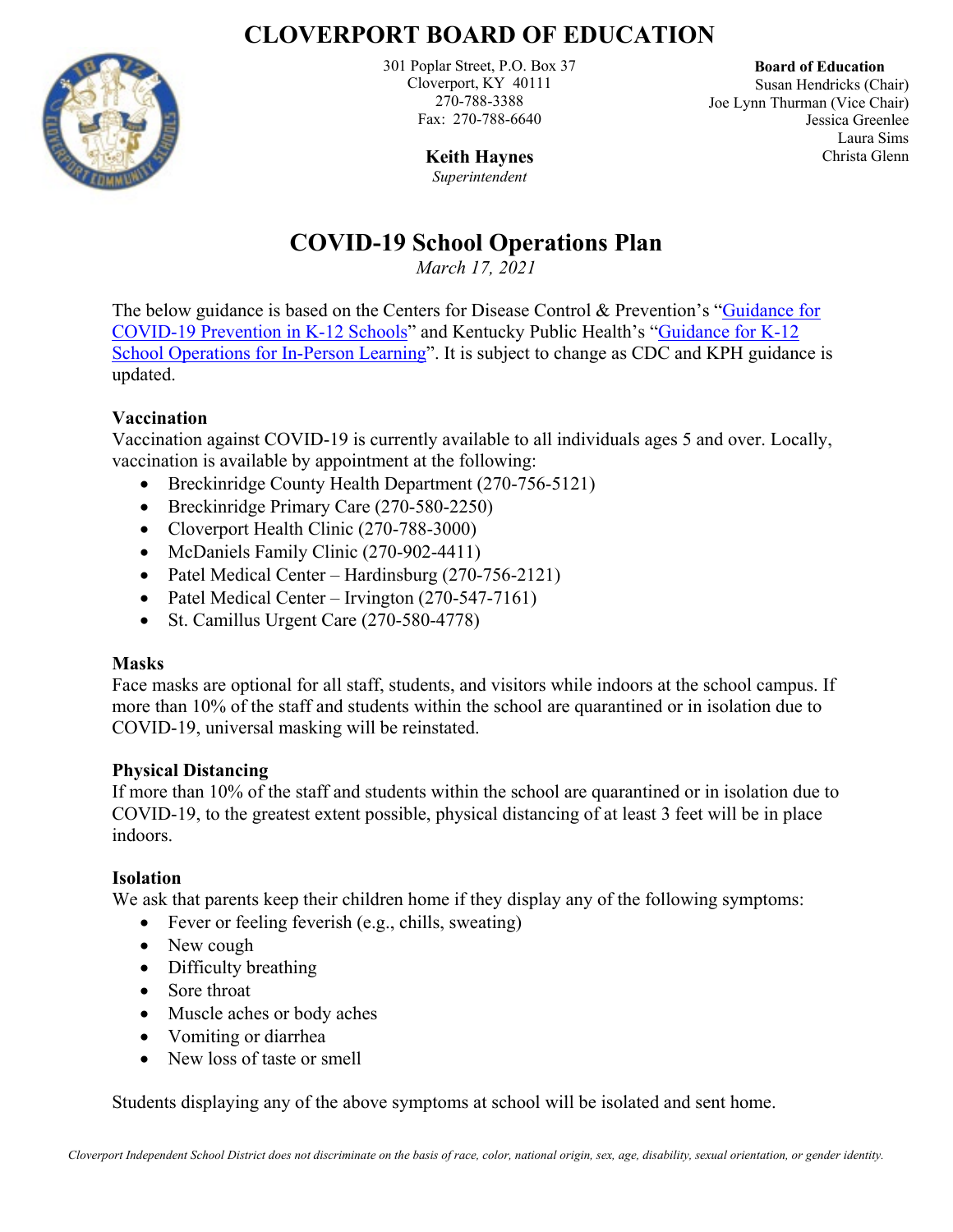# **CLOVERPORT BOARD OF EDUCATION**



301 Poplar Street, P.O. Box 37 Cloverport, KY 40111 270-788-3388 Fax: 270-788-6640

> **Keith Haynes** *Superintendent*

 **Board of Education** Susan Hendricks (Chair) Joe Lynn Thurman (Vice Chair) Jessica Greenlee Laura Sims Christa Glenn

#### **Quarantine & Contact Tracing**

All staff and students, regardless of vaccination status, who test positive for COVID-19 will be expected to isolate for a minimum of 5 days. After the  $5<sup>th</sup>$  day, isolated students who are not showing symptoms of COVID-19 may choose to test-to-stay at school through day 10. Staff members who are no longer showing symptoms of COVID-19 will be required to participate in the test-to-stay program after their  $5<sup>th</sup>$  day in isolation.

Days 0-5: Quarantine/Isolation Days 6-10: Test to Stay

When staff and students are identified as close contacts to a positive COVID-19 case, the following guidelines will apply:

- If Breckinridge County is in "high" status on the Kentucky Coronavirus Monitoring dashboard
	- o Vaccinated staff and students may test-to-stay
	- o Unvaccinated staff and students must quarantine for 5 days, then test-to-stay
- If Breckinridge County is in "low" or "medium" status on the Kentucky Coronavirus Monitoring dashboard
	- o Vaccinated staff and students who are not showing symptoms may continue attending school
	- o Unvaccinated staff and students must quarantine for 5 days, then test-to-stay

Students in  $3<sup>rd</sup>$  to  $12<sup>th</sup>$  grades who are quarantined but not ill are expected to utilize Google Classroom to stay up to date on daily schoolwork. If Google Classroom is not utilized in a particular class, students are expected to reach out to their teacher for their schoolwork. Assignments are expected to be completed on time unless otherwise indicated by the teacher.

Students in preschool through  $2<sup>nd</sup>$  grade who are quarantined but not ill will work directly with their teacher to stay up to date on daily schoolwork.

#### **Test-to-Stay**

Staff and students participating in the test-to-stay program (as outlined above) will report directly to the school nurse's office after arriving at the school campus. The nurse will administer a rapid test. Staff and students testing negative will then go about their school day as usual. Those testing positive will be sent home immediately. Please note that students may not ride the bus to school while participating in the test-to-stay program. They may, however, ride the bus home after testing negative each day.

#### **Overnight Trips**

Students choosing to participate in overnight trips where rooms will be shared will be required to do one of the following:

• Provide a negative COVID-19 test result within 72 hours of leaving for the trip